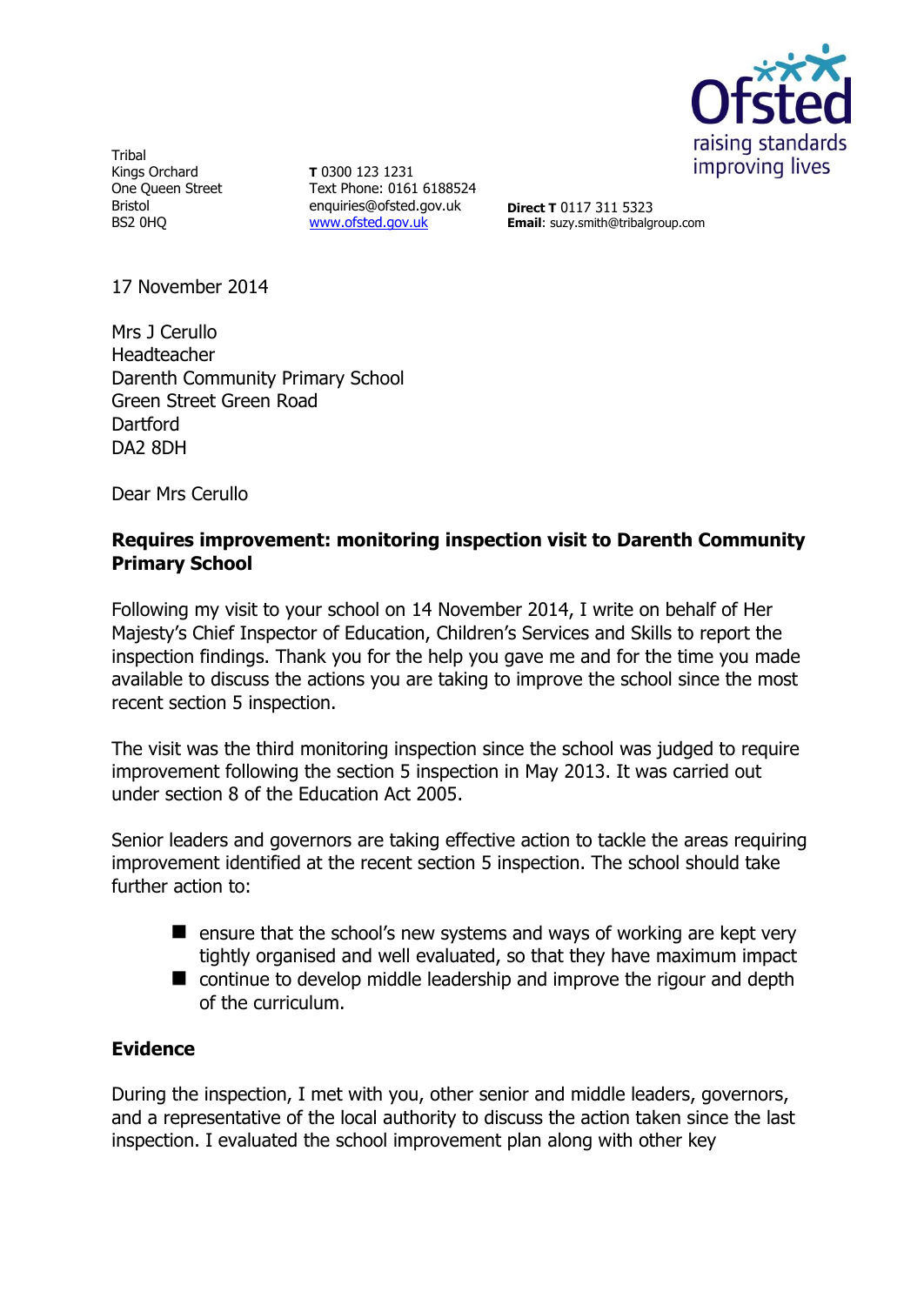

documents such as data about pupils' progress and meeting minutes. We toured the school together, visiting all classes at work and looking at samples of pupils' work.

# **Context**

Since the last reported visit, the school has increased its number of classes to seven; one in each year group. A new assistant headteacher has joined.

# **Main findings**

You continue to provide strong, calm, thoughtful, resourceful and dedicated leadership, giving clear direction to the work of the school. As a direct result of the changes you have led, the school is becoming better and better. You think ahead astutely to identify what may need to change or be done, well before time. You have been able to adjust your leadership style in the last year, from one which was understandably directive and 'top down', to one now which includes more fully the opinions and work of others. The school seems happier in its own skin; there is clarity of purpose to which all can contribute something. It was a matter of considerable success, for which you deserve much credit, that the school was able to gain secure funding to operate seven classes from September. This provides a firmer basis for development. You evaluate the school with honesty and rigour, knowing the key strengths and weaknesses well. The assistant headteachers understand their roles well and each can show a valuable contribution.

You have introduced several new and effective ways of working, but which need to be further embedded and sharpened. It is important that you should focus on this, to gain the maximum level of impact. For example, the school improvement plan is well organised and is an effective working document. But some of its objectives are not sharply worded or aspirational enough. For example, the objective of increasing parental engagement (work on which has brought a notable increase in the numbers of parents attending parents' evenings) could aim for all pupils to have a parent or carer actively involved. The school has quite rightly re-adjusted its approach to the teaching of phonics (linking letters and sounds). We saw teachers and well-trained teaching assistants teaching this competently. However, not in every case did they check tightly enough that the pupils had learned and memorised the key letter groups. The subject leaders for English and mathematics do very useful and imaginative work in supporting their colleagues and pupils across the school, where they have identified a need for improvement. However, they have yet to ensure that they are always quick enough to evaluate the success or impact of this work. Planning of the lessons we saw in the Reception class, although useful, needed to show more clearly how assessments of the children lead to the activities provided for them.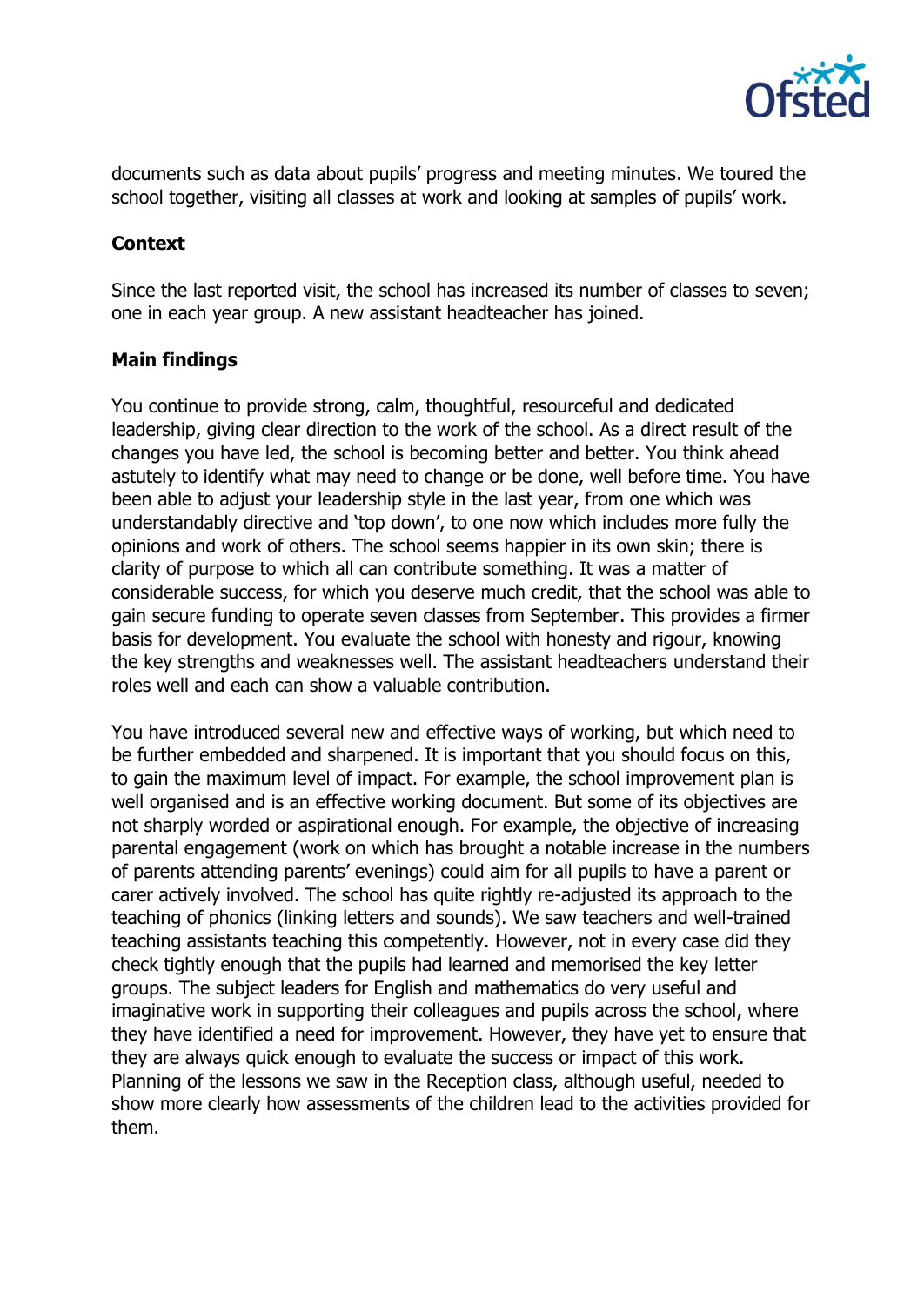

In the lessons we observed together across the school, we noted that most were well organised and purposeful. Pupils usually engaged willingly. It was good to see, for example, how the increased time available for writing led to many pupils writing at length and with interest. Standards in writing show improvement. We also discussed, however, the importance of ensuring that teachers always make sure that pupils apply the new techniques they learn to their extended writing, so they can make and show most progress.

In the foundation subjects, beyond English and mathematics, we observed pupils doing some interesting work, but the teachers did not routinely show the subject knowledge needed to ensure the pupils' learning and activities were in sufficient depth. This is why the work of all subject leaders needs to be built up. We discussed together that it might be useful for the school's schemes of work (plans of what is taught in each subject and in which year groups) to include more specific activities, as well as objectives.

As a result of all of the improvements, pupils are achieving better, though this is a mixed picture. In the 2014 Key Stage 2 national assessments, pupils' overall attainment met national averages. The measures of how much progress pupils made were very positive. A reasonable number of pupils reached the higher Level 5 in English and mathematics. In Key Stage 1, however, pupils' results were not good enough, meaning there is much work to do to raise standards in the current Year 3 class. Too few pupils reached the expected standard in the Year 1 phonics screening, although, in fairness to the school, some pupils who took it had only just joined. It is common for pupils to join and leave the school in all year groups; there is a mobile population. Well-kept school records show that those pupils who remain in the school, and attend well, generally do better than those who do not. The school, however, makes it its principled business to serve the needs of all its pupils, for the long or short term. Pupils entitled to the support of the pupil premium do as well as their peers in many cases but this is a complex picture. Attendance rates are lower amongst the Gypsy, Roma and Traveller pupils than the others (who attend well). The school works hard in its work with families in promoting good attendance.

The governing body, which is full, has sensibly recently re-organised its committee structure. This ensures that it carries out its responsibilities more efficiently. Performance management arrangements are suitable. Governors are strongly committed and ask increasingly searching questions of you and your team, but they and we agreed that sometimes these questions could dig deeper. It is good to see that the Chair of the Governing Body and you have a good and supportive relationship which is, nevertheless, not a cosy one. Governors are rightly pleased with the school, and the way you lead, but not complacent, recognising how much still needs to be done.